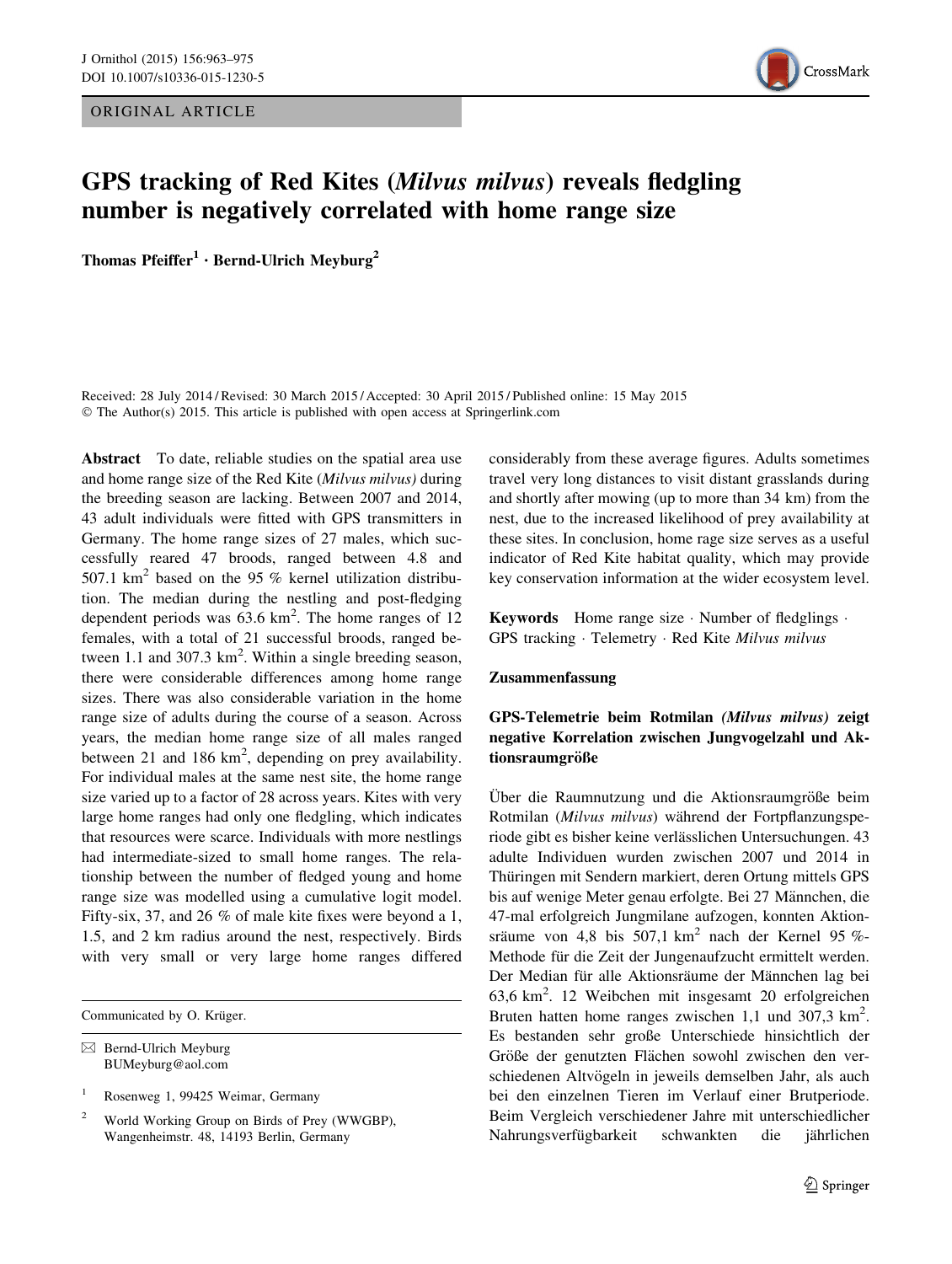Medianwerte der Aufenthaltsräume aller telemetrierten Männchen zwischen 21 und 186 km<sup>2</sup>. Auch für einzelne Vögel an ein und demselben Brutplatz änderte sich die Größe der in den verschiedenen Jahren genutzten Fläche bis um den Faktor 28. Bei Milanen mit sehr großen Aktionsräumen wurde nur ein Jungvogel flügge, was für suboptimale Nahrungsverfügbarkeit spricht. Individuen mit mehreren Jungen hatten mittlere und kleine Aufenthaltsräume. Unter Anwendung eines kumulativen Logit-Modells konnte der Zusammenhang zwischen der Anzahl der flügge gewordenen Jungmilane und der Aktionsraumgröße nachgewiesen und modelliert werden. 56 % der Ortungen der Männchen erfolgten außerhalb eines 1 km-Radius um den Horst, 37 % weiter als 1,5 km und 26 % weiter als 2 km vom Nest entfernt. Vögel mit sehr kleinen oder sehr großen Aktionsräumen weichen deutlich von diesen Mittelwerten ab. Um entfernt liegende Flächen, die gerade gemäht werden oder wurden, aufzusuchen, entfernen sich die Altvögel teilweise sehr weit (bis zu 34 km) von ihren Horsten, um die Chancen Nahrung zu finden zu erhöhen. Die Aktionsraumgröße ist ein Indikator für die Habitatqualität, der wichtige Informationen für den Artenschutz und darüber hinaus für den Schutz von Ökosystemen liefern kann.

# Introduction

The Red Kite (Milvus milvus) breeds almost exclusively in Europe, and has a total population 20,800–25,500 pairs (Aebischer [2009](#page-11-0)), of which about half breed in Germany. This species is listed in Annex I of the European Union (EU) Birds Directive, and so is afforded special protection status. This bird of prey has been well studied in many of the counties that fall within its relatively small distribution range, and it is the focus of special conservation and monitoring programmes. It is also often cited as being representative of other birds that inhabit the open countryside, when considering the ecological impact of human interference on the landscape. The size and form of this raptor's home range—defined as the area in which an animal lives and moves (Burt [1943](#page-11-0))—and the pattern of spatial use in this area represent important key parameters.

Previous studies investigating the home range size and spatial area use of the Red Kite have been based on either direct field observations (Porstendörfer [1994](#page-12-0), [1998](#page-12-0); Walz [2008\)](#page-12-0) or a combination of observation and terrestrial very high frequency (VHF) telemetry (Nachtigall et al. [2010](#page-11-0); Nachtigall and Herold [2013\)](#page-11-0). Since 2007, it has become possible to construct devices that are small and light enough to be carried by Red Kites, with such devices also incorporating a global positioning system (GPS) receiver that automatically records the exact position of the bird independent of the time-consuming efforts by one or more observers to track animals using VHF. Thus, for the first time, it has become possible to record the spatial use of larger numbers of successfully breeding adults with great precision over long periods of time by means of a very high number of GPS fixes. Yet, to date, only Mammen et al. ([2014\)](#page-11-0) have tracked a single successfully breeding male.

Here, we focus on testing the hypothesis that home range size affects the number of fledglings per successful nest. Unsuccessful breeding attempts were not taken into consideration because nestlings are sometimes lost due to other factors (e.g. predation) that are independent of home range size and habitat quality. We also examine whether home range size is correlated with food availability, onset of incubation, and occupancy rate of a territory. Our results are expected to provide spatial information about the requirements of Red Kites to breed successfully, which would help conservation managers identify and protect optimal habitats.

### Methods

# **Telemetry**

From 2007 to 2014, 43 breeding adult Red Kites (29 males, 14 females) were fitted with solar-powered GPS transmitters in an area with a population density of 8.4 pairs per  $100 \text{ km}^2$  near Weimar (50° 59'N, 11° 19'E, Thuringia, Germany). These units provided more than 329,000 GPS fixes by the autumn of 2014. Gender was determined from morphological characteristics (wing length, body mass, and brood patch; Pfeiffer [2009\)](#page-12-0), which was always confirmed by bird behaviour. The males were of particular interest for the evaluation of space use during the breeding period, because they normally bear the main burden of food provision for the young. Age was known for 13 of the 43 Red Kites when fitted with transmitters because these birds had been ringed as nestlings.

Two types of transmitters were employed in the study. All transmitters weighed less than 26 g and were attached to the bird's back using a harness made of Teflon ribbon (Meyburg and Fuller [2007](#page-11-0)).

Details about the trapping of adult birds, fitting of transmitters, and data transmission via the Argos System are presented in Pfeiffer and Meyburg ([2009\)](#page-12-0) and Meyburg and Meyburg [\(2013](#page-11-0)). From 2007 to 2012 transmitters made by Microwave Telemetry, Inc. (USA) ([www.micro](http://www.microwavetelemetry.com) [wavetelemetry.com\)](http://www.microwavetelemetry.com) were used. The tags were programmed to send a GPS fix every hour, except during the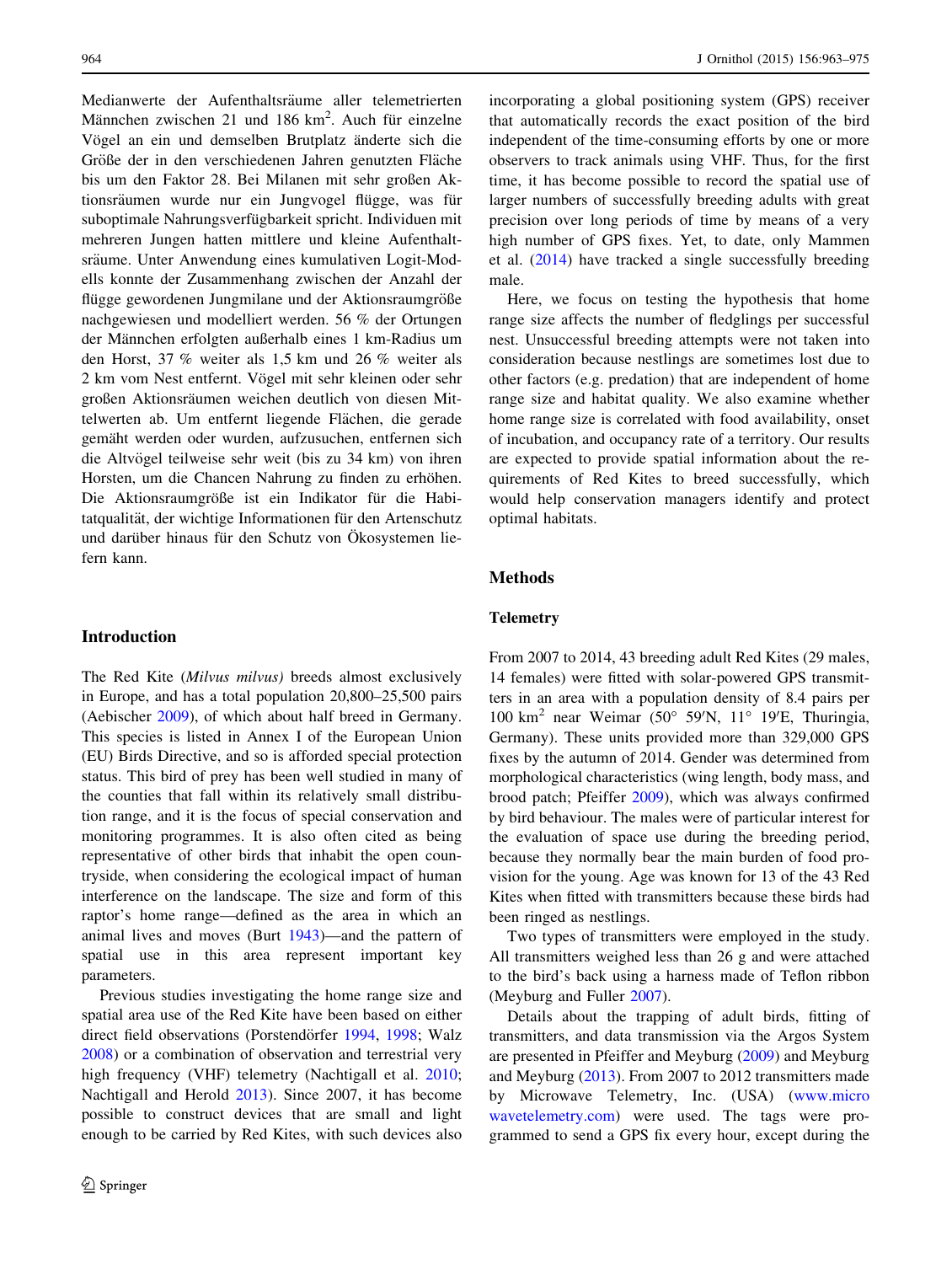hours of darkness, provided that the battery was adequately charged. In general, the longer the sun shone and the more the bird flew, the more fixes were received. When females were incubating or sheltering the young, the batteries received scarcely any charge; consequently, no, or far fewer, fixes were received for females compared to the males during the same period.

From 2012 onwards, GPS solar radio frequency (RF) tags from e-obs GmbH (Germany) [\(www.e-obs.de\)](http://www.e-obs.de) were also deployed. The fixes from these units were not transmitted by satellite, but had to be read out with a hand receiver in the vicinity of the bird. These units delivered about 10 times as many daily fixes and, with adequate sunshine, at 5-min intervals.

In this study, Red Kites were numbered in the order of transmitter fitting, from 01 to 43. After a hyphen, the sex (M or F) is given, followed by the type of transmitter (S satellite transmitter, T—RF tag).

Microwave Telemetry, Inc., states a GPS fix positional accuracy of  $\pm 18$  m longitude and latitude. Our test measurements show that the e-obs tags achieved similar accuracy.

Only the fixes during the daily activity phase of birds were evaluated to calculate the home range and other parameters. As the birds did not always roost in the same location, algorithms based on daily local sunrises and sunsets were used to determine the roost sites. If a bird's initial morning movement was more than 200 m from the roost, the start of the daily activity phase was assumed. Conversely, the last fix of more than 200 m from the night roost was taken to represent the end of the daily activity phase.

#### Occupation rate of nesting territories

Occupancy is defined as the number of years in which nesting territories are occupied, and has been studied in the target population since 1985. All nest sites of Red Kite breeding pairs in a 597  $km^2$  study area around Weimar have been localised, the majority of chicks ringed, and the number of fledged young recorded. Based on these data, it was possible to establish how often in the past a nesting territory—defined as a confined area where nests are found and where no more than one pair is known to have bred at one time (Steenhof and Newton [2007\)](#page-12-0)—was used by Red Kites fitted with transmitters. A nesting territory was considered to be occupied if an incubating adult was observed on the nest or if there were other indications of breeding. Only data from 1994 to 2014 were evaluated, to exclude any influences that gradually occur as a result of major changes in land use in East Germany following the political changes in 1990 (George [1995\)](#page-11-0).

# Analysis of the nutritional condition of young Red Kite nestlings

To judge the extent to which Red Kite nestlings were nourished (i.e. above or below average), the body masses of 1661 ringed young were recorded from 1989 to 2014. As the body mass development of young birds is markedly dependent on the amount of food consumed, the nutritional condition of an individual bird may be deduced by comparing its body mass against the average mass of birds from the same age class (Pfeiffer [2000\)](#page-12-0). The age of young birds may be determined quite accurately from wing length (Traue and Wuttky [1966](#page-12-0)). Wing growth is minimally influenced by poor nutrition, disease, and parasites (Mammen and Stubbe [1995\)](#page-11-0). Our own studies, which involved multiple checks of the same nest, have confirmed this observation, showing rare deviations of 2 days at most from the average wing growth curve.

#### Modelling spatial area use

Various models were tested to provide the most accurate representation of home range. The most useful model proved to be the kernel density estimation according to Worton [\(1989](#page-12-0)). Hovey's [\(1999](#page-11-0)) Home Ranger 1.5 programme was used for the calculation. Only the adaptive kernel method, using the reference value for the smoothing parameter, provided a coherent contour of the 95 % kernel utilization distribution (KUD), and was considered suitable for the analysis of home range sizes. The area delimited by the 95 % KUD was used in this study as the measure for home range size. The disadvantage of choosing this smoothing parameter is that over-smoothing of the areas in the outer zones occurs (Seaman and Powell [1996](#page-12-0)). The resulting calculated home range area tends to be too large. Therefore, Tables [1](#page-3-0) and [2](#page-4-0) also present the Minimum-Convex-Polygon for 95 % of the fixes closest to the nest (MCP 95 %) using the Anatrack Ltd. Ranges 8 programme (Kenward et al. [2008\)](#page-11-0). Although the MCP method provides smaller area values, it does not depict the actual shape of the area covered.

In addition to comparing the home ranges of different individuals and their spatial area use in different years, changes in home range sizes during different periods of a reproductive phase were recorded. During the study, the onset of these periods varied considerably in different years. There were also variations for individual breeding pairs within the course of a year. Therefore, a differentiated calculation of these time periods was made for each nest site every year.

Starting with the date of hatching (H) of the oldest nestling (determined by wing length measurements during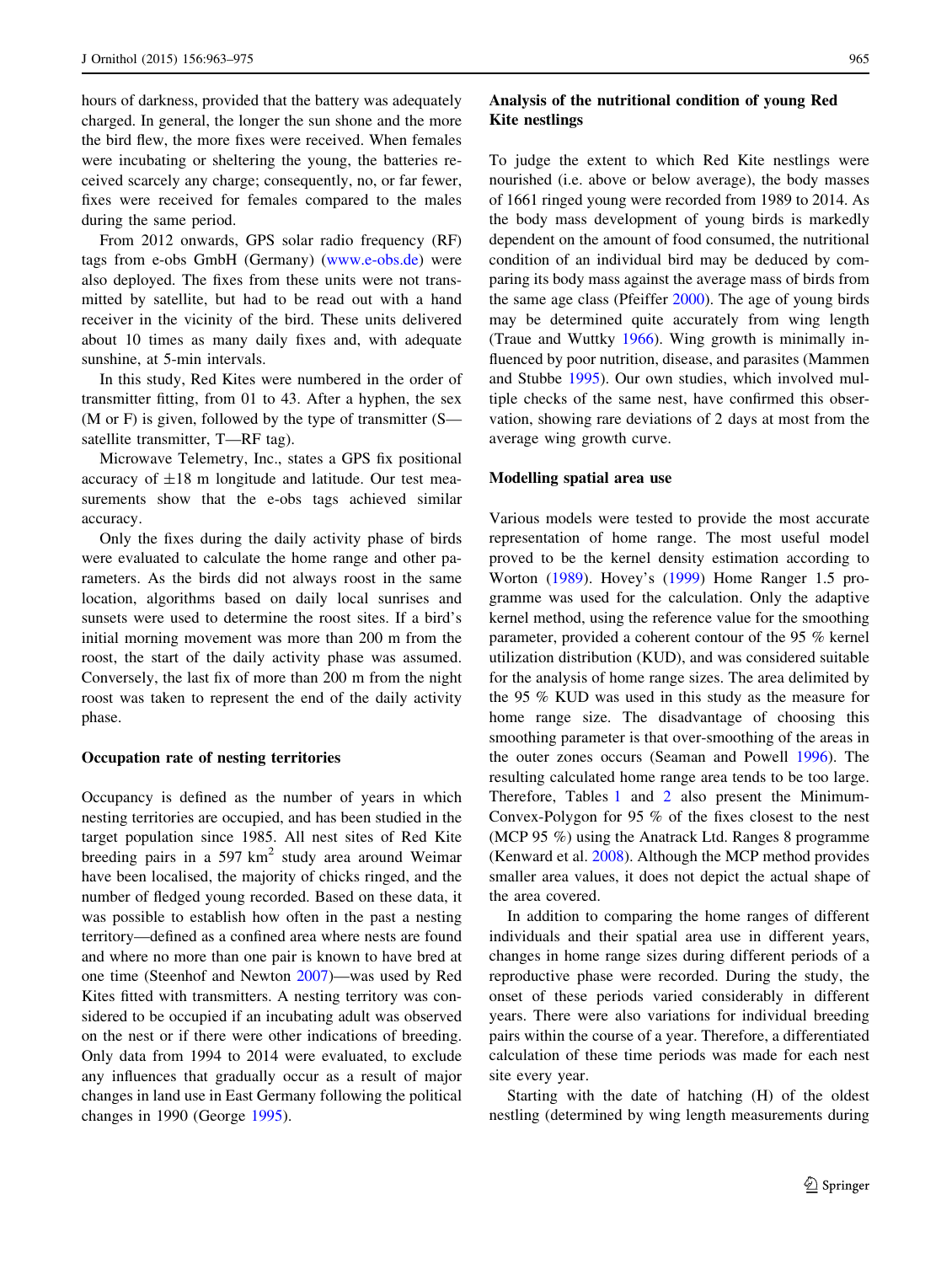| Transmitter no. | Time frame of food provision<br>for young $(75 \text{ days})$ | No. of GPS<br>fixes | Home range<br>(km <sup>2</sup> ) | MCP 95 %<br>(km <sup>2</sup> ) | No. of fledged<br>young |
|-----------------|---------------------------------------------------------------|---------------------|----------------------------------|--------------------------------|-------------------------|
| $24-MS$         | 18.05.2013-01.08.2013                                         | 705                 | 4.8                              | 2.4                            |                         |
| $05-MS$         | 15.05.2009-29.07.2009                                         | 476                 | 7.2                              | 5.8                            | $\geq$ 2                |
| 28-MT           | $(-27)$ 02.06.2012-01.07.2012 $(-19)$                         | 1205                | 7.7                              | 6.6                            | 3                       |
| $18-MS$         | 07.05.2012-21.07.2012                                         | 581                 | 10.2                             | 7.2                            | $\geq$ 1                |
| $07-MS$         | $(-23)$ 04.06.2009-26.07.2009                                 | 514                 | 10.9                             | 7.5                            | $\overline{c}$          |
| $24-MS$         | 07.05.2014-21.07.2014                                         | 753                 | 10.9                             | 3.0                            | $\mathfrak{2}$          |
| $07-MS$         | 05.05.2010-23.06.2010                                         | 295                 | 12.0                             | 6.6                            | $\geq$ 2                |
| $16-MS$         | 02.06.2012-12.08.2012                                         | 410                 | 12.6                             | 3.5                            | $\geq$ 1                |
| $05-MS$         | 14.05.2010-19.07.2010                                         | 69                  | 13.8                             | 3.3                            | 3                       |
| $29-MS$         | $(-26)$ 02.06.2012-20.07.2012                                 | 328                 | 15.5                             | 9.3                            | 3                       |
| $22-MS$         | $(-28)$ 12.06.2011-29.07.2011                                 | 298                 | 19.3                             | 9.3                            |                         |
| $27-MT$         | $(-20)$ 27.05.2012-21.07.2012                                 | 6104                | 21.3                             | 10.3                           | 3                       |
| $41-MT$         | $(-16)$ 31.05.2014-29.07.2014                                 | 3681                | 22.9                             | 13.4                           | 1                       |
| $23-MS$         | $(-38)$ 12.06.2011-19.07.2011                                 | 401                 | 25.9                             | 13.5                           | $\mathfrak{2}$          |
| 18-MS           | 30.06.2010-20.07.2010                                         | 102                 | 27.6                             | 12.1                           | $\geq$ 2                |
| 34-MT           | $(-16)$ 07.06.2013-05.08.2013                                 | 10,214              | 31.5                             | 28.5                           | $\overline{2}$          |
| $10-MS$         | $(-42)$ 24.06.2009-27.07.2009                                 | 103                 | 33.7                             | 12.2                           | $\overline{c}$          |
| $23-MS$         | 01.05.2012-15.07.2012                                         | 732                 | 38.6                             | 27.7                           | $\geq$ 1                |
| $37-MT$         | 04.05.2014-18.07.2014                                         | 15,091              | 39.7                             | 38.7                           | 3                       |
| $34-MT$         | 06.05.2014-20.07.2014                                         | 3768                | 40.3                             | 30.6                           | $\mathfrak{2}$          |
| $26-MT$         | $(-13)$ 26.05.2012-27.07.2012                                 | 5220                | 46.7                             | 29.4                           | 4                       |
| $22-MS$         | $05.05.2012 - 24.06.2012$ (-26)                               | 344                 | 58.8                             | 34.4                           |                         |

16-MS (-48) 27.06.2010–24.07.2010 175 60.6 20.2 2 17-MS 23.05.2011–05.08.2011 474 63.6 26.9 1 08-MS  $(-32)$  09.06.2009-22.07.2009 426 66.7 20.1 2 01-MS (-41) 17.06.2007–21.07.2007 191 79.4 36.3 2 21-MS (-36) 04.06.2011–13.07.2011 322 90.5 21.0 3 27-MT 16.05.2014–30.07.2014 9053 92.5 55.8 2 36-MT (-24) 15.06.2013–05.08.2013 8755 94.2 88.2 2 14-MS  $(-40)$  22.06.2010–26.06.2010 (-31) 25 96.1 17.9 1 09-MS  $(-33)$  14.06.2009-25.07.2009 215 96.7 44.8  $\geq 1$ 32-MS (-21) 23.06.2012–31.07.2012 124 106.7 32.3 2 35-MT 12.05.2014–26.07.2014 9566 122.9 187.4 2 09-MS 14.05.2010-28.07.2010 494 127.5 80.7 1 23-MS 17.05.2014–31.07.2014 473 134.0 77.7 1 37-MT  $(-30)$  16.06.2013-31.07.2013 6095 167.2 132.3 2 20-MS  $(-16)$  03.06.2011–30.07.2011 567 199.2 86.6 2 33-MT (-10) 06.06.2013–10.08.2013 3878 204.7 141.9 2 23-MS 19.05.2013-02.08.2013 703 222.3 95.8 21 35-MT  $(-17)$  12.06.2013–09.08.2013 7241 258.0 210.7  $\geq 1$ 24-MS  $(-35)$  13.06.2011–23.07.2011 460 265.2 124.0 1 17-MS  $(-27)$  28.06.2010-14.08.2010 253 307.5 159.0 1 10-MS 17.05.2010–29.07.2010 132 319.9 104.8 1 29-MS 01.06.2013-14.08.2013 782 340.4 166.8 1 43-MT  $(-16)$  01.06.2014–30.07.2014 10,243 413.3 234.6 1 29-MS 10.05.2014-24.07.2014 573 432.0 159.9 2 18-MS 08.05.2011–22.07.2011 645 507.1 195.4 1

<span id="page-3-0"></span>Table 1 Home range size of male Red Kites with the breeding success being calculated for the nestling and post-fledging dependent period

Column 2 shows the period for which GPS fixes are available within this time frame. Where fixes are not available for the complete time frame, the preceding values in parentheses indicate the number of days after hatching before the bird was fitted with a transmitter. The numbers in parentheses after the time frame show the number of days from the death of two males to the end of the post-fledging dependent period. The area size calculated by the MCP 95 % method is also shown as an alternative. The number of fledged young is shown as minimum values ( $\geq$ ) when it was not possible to access the nest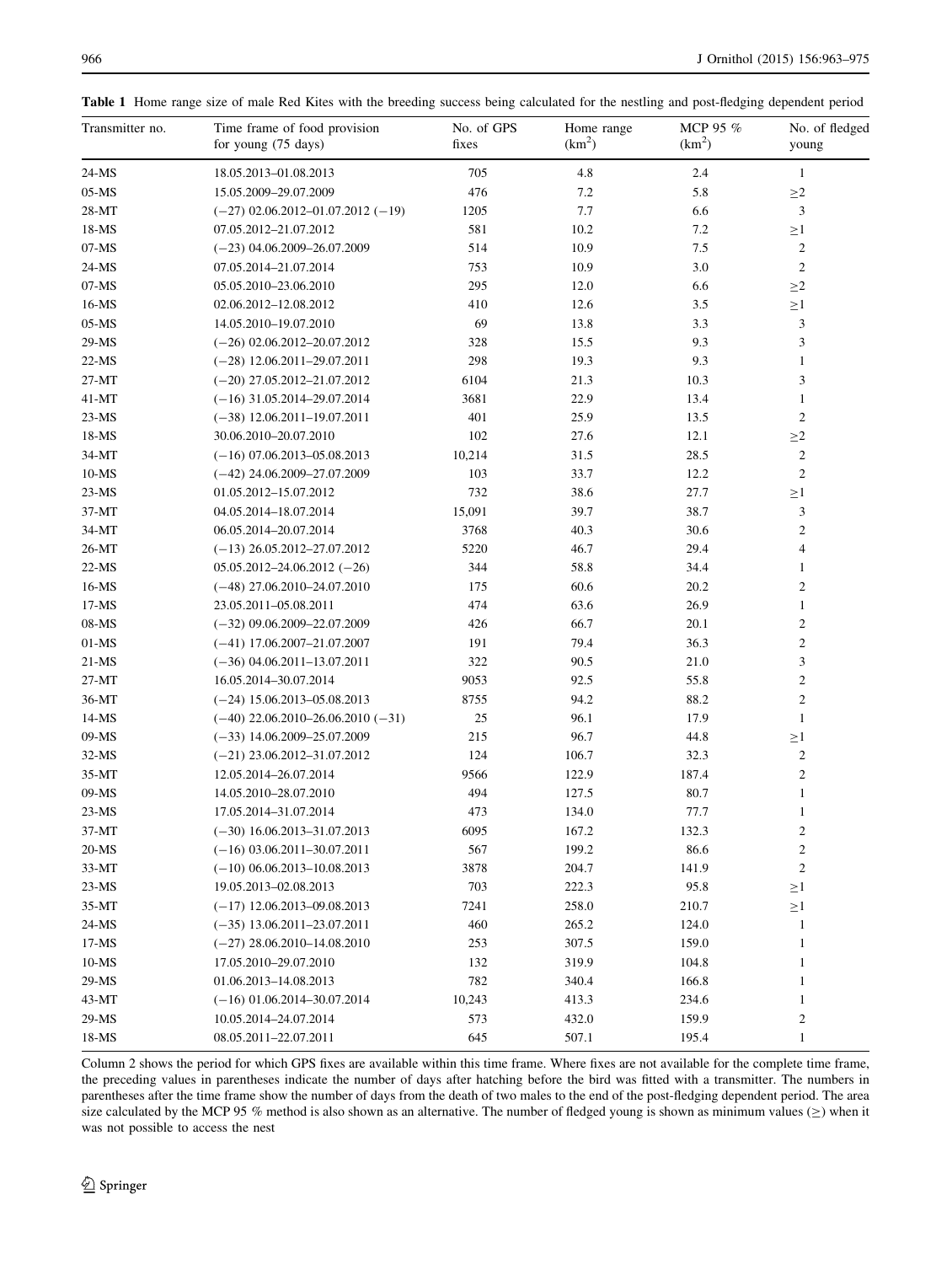<span id="page-4-0"></span>Table 2 Home range size of Red Kite females and their breeding success calculated for the period when large young are in the nest plus the post-fledging dependent period

| Transmitter no. | Time frame when large young are in nest plus<br>post-fledging dependent period (50 days) | No. of GPS<br>fixes | Home range<br>(km <sup>2</sup> ) | MCP 95 %<br>(km <sup>2</sup> ) | No. of fledged<br>young |  |
|-----------------|------------------------------------------------------------------------------------------|---------------------|----------------------------------|--------------------------------|-------------------------|--|
| $15-FS$         | 13.06.2013-01.08.2013                                                                    | 53                  | 1.1                              | 0.3                            | 1                       |  |
| $11-FS$         | 28.05.2011-16.07.2011                                                                    | 102                 | 12.0                             | 3.6                            | 3                       |  |
| $15-FS$         | 02.06.2014-21.07.2014                                                                    | 125                 | 15.7                             | 2.8                            | $\overline{c}$          |  |
| $11-FS$         | 29.05.2012-17.07.2012                                                                    | 281                 | 17.7                             | 7.8                            | 3                       |  |
| 44-FT           | 10.06.2014-29.07.2014                                                                    | 1760                | 18.4                             | 15.1                           | 2                       |  |
| $11-FS$         | 03.06.2010-22.07.2010                                                                    | 81                  | 18.7                             | 5.4                            | 3                       |  |
| $11-FS$         | $(-26)$ 29.06.2009-22.07.2009                                                            | 48                  | 21.3                             | 5.0                            | 3                       |  |
| $12-FS$         | 15.07.2010-21.07.2010                                                                    | 14                  | 44.8                             | 6.3                            | 1                       |  |
| $12-FS$         | 06.07.2011-15.07.2011                                                                    | 16                  | 51.1                             | 11.3                           | 3                       |  |
| 42-FT           | 05.06.2014-24.07.2014                                                                    | 2019                | 52.7                             | 38.0                           | 2                       |  |
| $40-FT$         | 22.06.2014-10.08.2014                                                                    | 2223                | 60.7                             | 47.2                           |                         |  |
| 30-FS           | $(-11)$ 07.06.2012-15.07.2012                                                            | 336                 | 71.5                             | 23.7                           | $\overline{c}$          |  |
| 38-FT           | 11.06.2014-30.07.2014                                                                    | 4639                | 76.8                             | 60.4                           | 1                       |  |
| $15-FS$         | 04.06.2011-23.07.2011                                                                    | 287                 | 124.6                            | 67.1                           | 1                       |  |
| $25-FS$         | $(-3)$ 14.06.2011-30.07.2011                                                             | 306                 | 180.3                            | 110.1                          | 2                       |  |
| $06$ -FS        | $(-30)$ 05.07.2008-24.07.2008                                                            | 17                  | 206.4                            | 6.7                            | $\geq$ 2                |  |
| $12-FS$         | $(-21)$ 01.07.2009-28.07.2009                                                            | 115                 | 216.2                            | 63.0                           | $\overline{2}$          |  |
| 38-FT           | 27.06.2013-15.08.2013                                                                    | 4988                | 232.6                            | 275.0                          | $\geq$ 1                |  |
| $15-FS$         | $(-4)$ 23.06.2010-07.08.2010                                                             | 56                  | 269.1                            | 50.4                           | 2                       |  |
| $03-FS$         | $(-25)$ 15.06.2008-09.07.2008                                                            | 75                  | 304.1                            | 51.2                           | 3                       |  |
| 19-FS           | $(-28)$ 29.06.2010-20.07.2010                                                            | 187                 | 307.3                            | 109.7                          | $\geq$ 2                |  |

If transmitter fitting took place before this period, the number of days prior to this is shown in parentheses. The area size calculated by the MCP 95 % method is also shown as an alternative. The number of fledged young is shown as minimum values ( $>$ ) when it was not possible to access the nest

ringing; Traue and Wuttky [1966\)](#page-12-0), the different time periods were established as follows:

Courtship and territory occupancy  $= 1$  March to  $H - 34$  days Incubation period of the clutch  $= H - 33$  days to  $H - 1$  day Small chicks in the nest = H to  $H + 25$  days Large nestlings in the nest  $= H + 26$  days to  $H + 53$  days Post-fledging dependent period  $=$  H  $+$  54 days to  $H + 75$  days

In cases where it was not possible to climb to the nest, the age of young was estimated based on plumage development. The length of each of the stated time period was determined according to Wasmund [\(2013](#page-12-0)) and Nachtigall and Herold [\(2013](#page-11-0)).

The highest demand for food occurs during the period when the growing young must be fed. Therefore, the period of time from the hatching of the first chick until the young gain independence was selected as characteristic of the home range requirement of a male during the breeding season.

To compare the number of fledged young with male home ranges, home range size was only calculated for the nestling period, because the number young birds that survive after fledging cannot be determined.

The females only participate in searching for food when the young are older. Therefore, the best time for calculating the female's home range was when large young were in the nest and during the post-fledging dependent period.

#### Statistical analyses

All continuously scaled variables were described by the mean, standard deviation, median and the range. In case of a variable exhibiting a skewed distribution (as was the case for home ranges), the median and range (min, max) were used as descriptors.

Regression modelling was performed to investigate the influence of home range size (= independent variable in the models) on other variables (dependent variables). The link function within the model (linear link, logit link) was chosen according the types of variables. In particular, a cumulative logit model was used to determine the effects of home range size on the number of fledglings per successful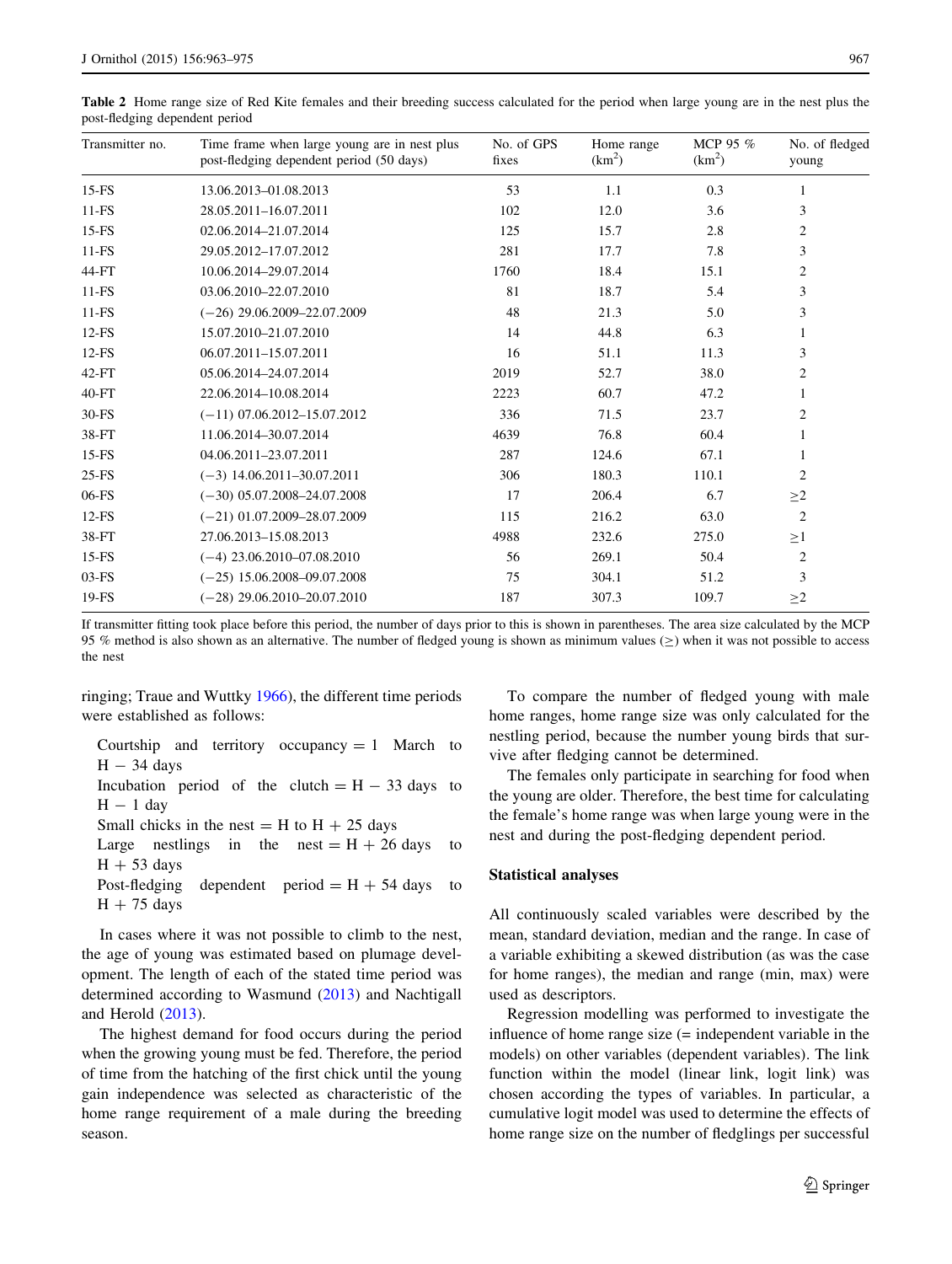breeding pair. Because of limited sample size, only prespecified univariable or bivariable models have been applied without further reduction or selection of variables. Correlation within the data (which may occur if data from several time points exist for individual subjects) was taken into account by applying mixed models (generalized linear mixed model (GLMM) and linear mixed models [LMM]) to investigate robustness of simple models (generalized linear model (GLM), linear model [LM]). Effects with pvalues  $< 0.05$  were regarded as statistically significant. The particular models used for individual calculations are stated in the results section.

All analyses were performed using the statistical software IBM SPSS Statistics 20 and SAS 9.2 (SAS Institute Inc., Cary, NC, USA).

### Results

#### Home range size

During the study period, 27 of the 29 males fitted with transmitters successfully raised young 47 times. The size of the home ranges used by the 29 males is shown in Table [1.](#page-3-0) The median of all male home ranges was  $63.6 \text{ km}^2$ (29.4 km<sup>2</sup> MCP 95 %), while the mean size was 114.5 km<sup>2</sup>  $(60.3 \text{ km}^2 \text{ MCP } 95 \%)$ . In different years, the median home range size differed; it was  $33.7 \text{ km}^2$  (12.2 km<sup>2</sup> MCP) 95 %) in 2009; 87.3 km2 (19.1 km<sup>2</sup> MCP 95 %) in 2010; 90.5 km<sup>2</sup> (26.9 km<sup>2</sup> MCP 95 %) in 2011; 21.3 km<sup>2</sup> (10.3 km2 MCP 95 %) in 2012; 185.9 km2 (114.0 km<sup>2</sup> MCP 95 %) in 2013; and 92.5 km<sup>2</sup> (55.8 km<sup>2</sup> MCP 95 %) in 2014.

A total of 21 successful broods by 12 of the 14 females fitted with transmitters were recorded. During incubation of the clutch, and when the chicks were still small, brooding females perched on the nest or close to the nest most of the time. During this period, no fixes were usually recorded, as the batteries do not charge properly unless there is adequate flight activity. The GPS fixes resumed when the young reached 3–4 weeks in age, at which point females increasingly participated in hunting. At first, females mostly remained in visual range of the nest. Later they covered longer distances, of up to a maximum of 21.5 km from the nest. The median home range of females was  $60.7 \text{ km}^2$  $(23.7 \text{ km}^2 \text{ MCP } 95 \%)$ , while the mean home range was 109.7 km<sup>2</sup> (45.7 km<sup>2</sup> MCP 95 %) (Table [2\)](#page-4-0).

There were major differences in home range size among both males and females. Great differences were also detected among different birds within 1 year and for the same individuals across years. Figure 1 shows a major change in spatial area use for one male; in 2012, this male had a small home range of 15  $km^2$  (three young fledged), whereas in



Fig. 1 Home range of Red Kite 29-MS during the provision of food to its young in 2012 (red, 15  $km^2$ ) and 2013 (yellow, 340  $km^2$ ) The dots represent the GPS fixes, the lines the kernel isopleths. The kernel isopleth lines mark, from the outside to the inside, the probability of stay of 95, 90, 85, 75, and 65 %. Thus, the highest utilization density is in the centre, decreasing towards the periphery

2013 the same male had a home range of  $340 \text{ km}^2$  (one) young fledged). The area used in 2013 was more than 20 times larger than in 2012.

Within a single breeding period, considerable fluctuations in home range size were also detected. The home range size of all females, except one, was greatest after the young had left the nest until they gained independence. Males with medium to large sized home ranges used larger areas during the nestling and post-fledging dependency period (Fig. [2\)](#page-6-0). In contrast, males with the smallest home ranges exhibited no major change or reduced the home range size further during the nestling and post-fledgling periods.

Table [3](#page-7-0) shows the home ranges for the respective breeding period phase of all Red Kites fitted with transmitters in the study that were tracked for the complete breeding period and reproduced successfully.

# Number of fledglings in relation to home range size, territory occupancy rate, and onset of incubation

The precise number of fledged young was recorded for 38 successful broods (mean 1.8, see Table [1](#page-3-0)) of males fitted with transmitters. Males with very large home ranges during the nestling period  $(>200 \text{ km}^2)$  only managed, with one exception, to rear a single young bird. The number of young per male with small or medium-sized home ranges varied between one and four.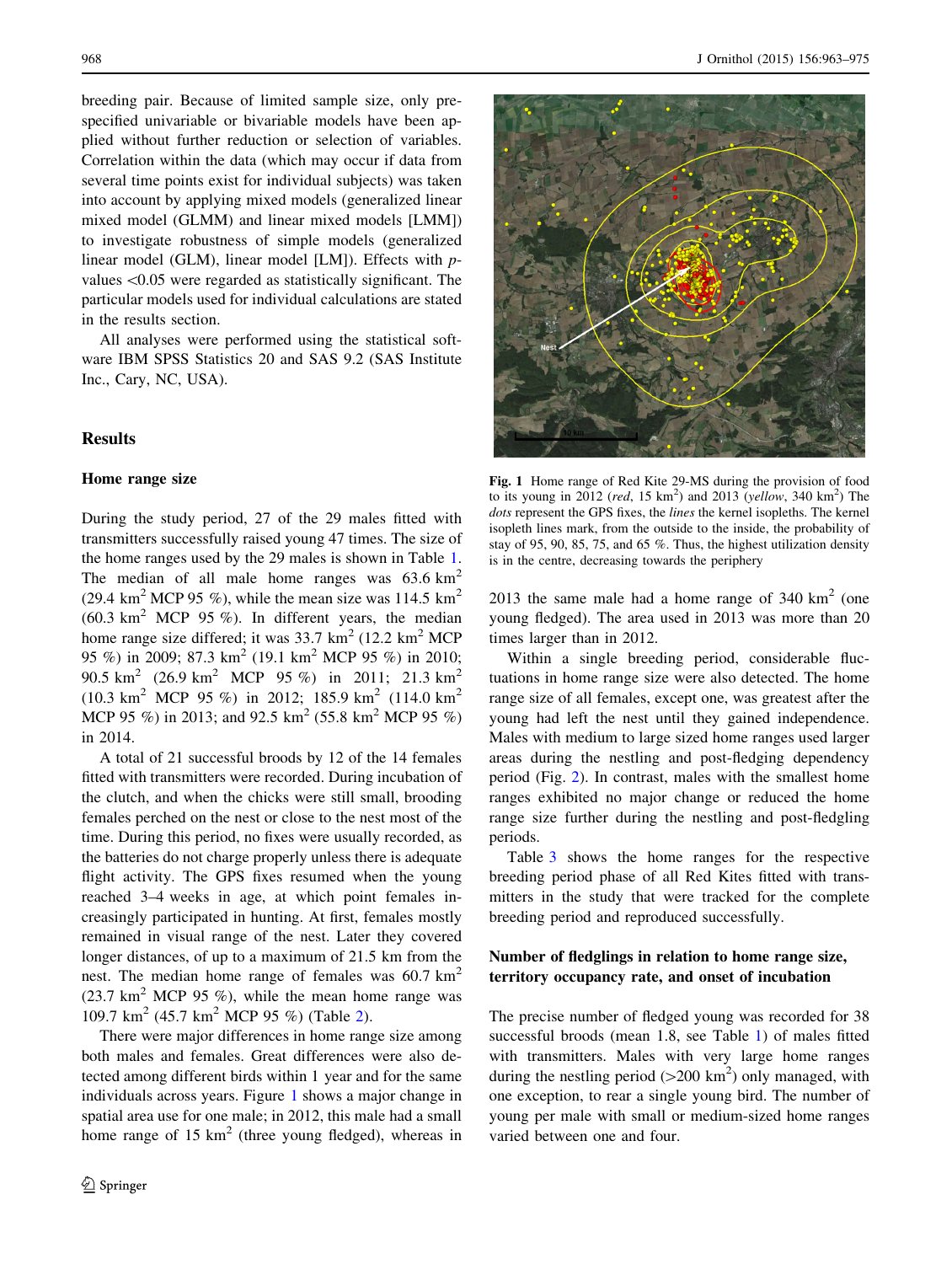<span id="page-6-0"></span>

Fig. 2 Change of the weekly home range size of Red Kite 09-MS with one young in 2010

To study the dependence of the number of fledged young per successful pair on home range size, a cumulative logit model was applied. Within the model, the number of broods with three or four young was summarised, because of the low number of broods with four young. In addition, the right skewed variable ''home range'' was log-transformed to achieve a distribution that did not differ considerably from the normal distribution. Our results clearly show that the smaller the home range size the larger the number of young fledged. This relationship was modelled, and its significance confirmed by use of the cumulative logit model ( $p = 0.0017$ ; Fig. [3\)](#page-8-0). Table [4](#page-8-0) shows the results of the model, demonstrating that if the food availability is great enough to enable the birds to use only half of the area (corresponding to  $-0.3$  on the log scale), males are 1.92 times more likely  $(= 0.1134^{-0.3})$  to rear three instead of two young or two instead of one young.

Within this model, the data were regarded as independent; however, few of the individuals contributed information in different years; specifically, we recorded two males with broods in 3 years, seven males with broods in two years, and 18 males with broods in only a single year. Therefore, the robustness of the model was tested by a sensitivity analysis using a GLMM. A  $p$  value of 0.009 was obtained for the home range size related effect, demonstrating the validity of the result obtained by simple modelling.

The nesting territories were occupied two to 21 times during the 21 years of observation. The median was 10 and the mean  $11.2 \pm 6.4$ . If the cumulative logit model is expanded to a bi-variable model using the territorial occupancy rate as a second major influencing variable, significant relationships emerge (home range:  $p = 0.0169$ , occupancy rate:  $p = 0.0117$ . Thus, the number of fledged young was influenced by both home range size (negative correlation) and the territorial occupancy rate (positive correlation).

Because of limited sample size, the interaction of both influencing variables could not be investigated within the bivariable cumulative logit model, since it did not converge. Therefore, we investigated the relationship between the occupancy rate and home range size using a LMM. Both influencing factors were independent of each other, as no significant relationship was detected  $(p = 0.721)$ .

In an additional analysis, the dependence of the number of fledged young on breeding phenology (onset of incubation) was investigated in cumulative logit models (GLMs, GLMMs). The incubation period started from 30 March to 3 May, while the median and the mean values were 15 April. The standard deviation was 8.6 days. Nearly identical effects were found in the GLM  $[OR = 1.10]$ (95 % CI: 1.01–1.21),  $p = 0.039$  and the GLMM [OR = 1.11 [95 % CI: 0.94–1.32),  $p = 0.055$ ]; however, the significance of the effects was borderline.

# Home range size in relation to onset of incubation and food availability

Males that started breeding early tended to use smaller home ranges than birds that started breeding late. For 30 successful broods of 21 different males, the onset of incubation was calculated from the age of the young when they were ringed. Using LMM, a correlation was confirmed between home range size and the onset of incubation  $(p = 0.0002)$ .

For 58 nestlings belonging to 30 broods of 21 different males, the nutritional status was recorded. The nutritional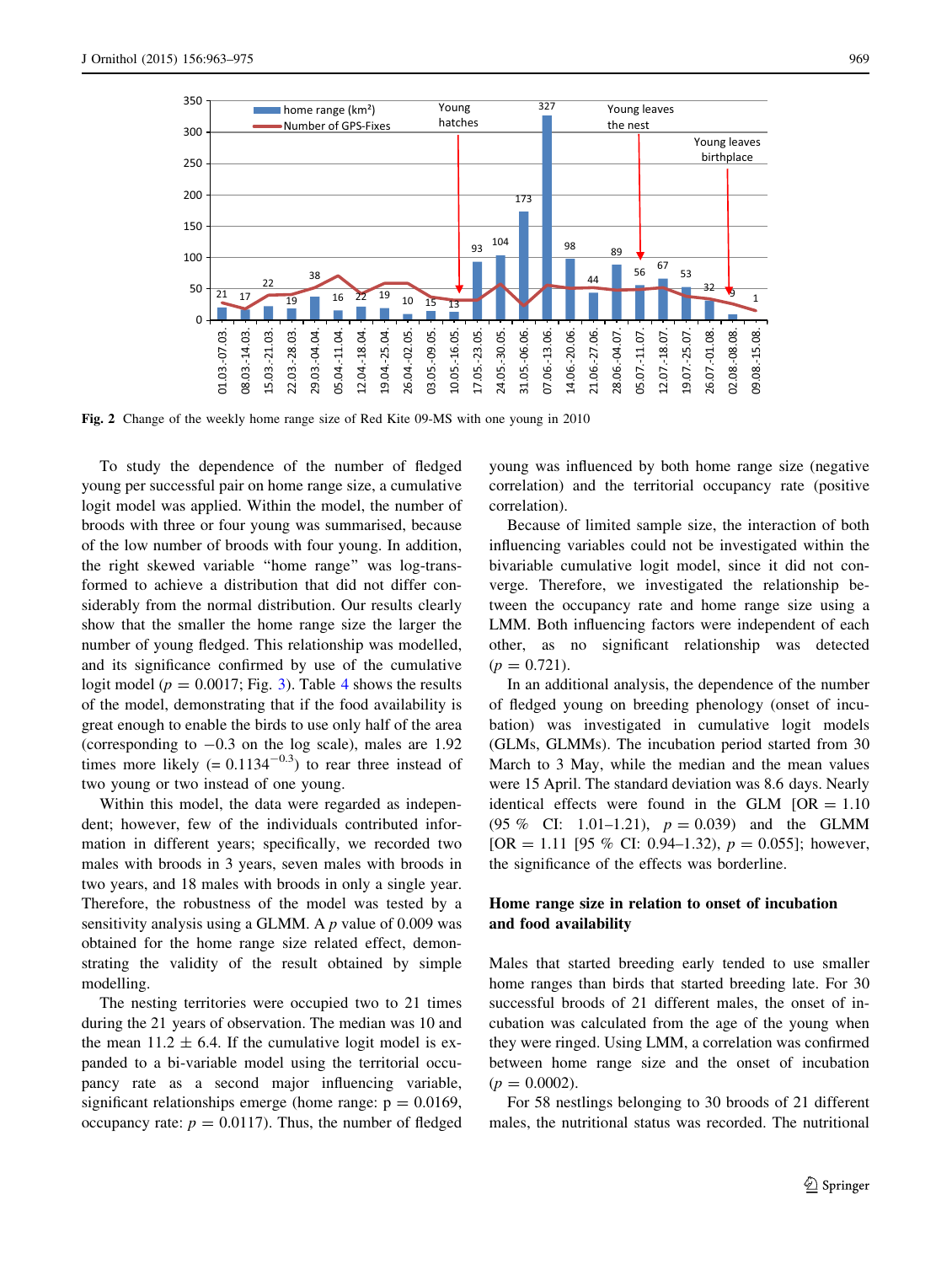<span id="page-7-0"></span>Table 3 Home range size  $(km^2)$  of adult Red Kites during territory occupation, the incubation period of the clutch, the period when small young are in nest, the period with large young in nest, the post-

fledging dependent period and the time frame from the start of dismigration of the young up to departure for winter quarters in autumn

| Transmitter no. | Year | Courtship   | Incubation<br>period | Small<br>young | Large<br>young | Post-fledging<br>dependent period | Autumn      | No. of fledged<br>young |
|-----------------|------|-------------|----------------------|----------------|----------------|-----------------------------------|-------------|-------------------------|
| $15-FS$         | 2013 | $-$ (0)     | $- (2)$              | $- (1)$        | 0.8(43)        | 1.7(10)                           | 194.6(41)   | $\mathbf{1}$            |
| 38-FT           | 2014 | 13.8(441)   | 5.0(193)             | 12.2(1071)     | 97 (3849)      | 12.4 (790)                        | $-$ (0)     | $\mathbf{1}$            |
| 11-FS           | 2011 | 11.7(16)    | $-$ (0)              | 2(29)          | 2.2(38)        | 17.3(64)                          | 39.9 (349)  | 3                       |
| 11-FS           | 2010 | 11.3(69)    | 0.04(16)             | 1(11)          | 10(14)         | 19(67)                            | 21.5(102)   | 3                       |
| 11-FS           | 2012 | 12.6(11)    | $- (2)$              | $- (6)$        | 8(111)         | 19.6 (170)                        | 15.4 (343)  | 3                       |
| 15-FS           | 2014 | $-$ (8)     | $-$ (0)              | $- (6)$        | 0.4(80)        | 34.5(45)                          | 5.3(15)     | $\overline{c}$          |
| 15-FS           | 2011 | $- (9)$     | $- (2)$              | $-$ (0)        | 140.5(200)     | 36.7 (87)                         | 10.8(146)   | $\mathbf{1}$            |
| $12-FS$         | 2010 | $-$ (0)     | $-$ (0)              | $-$ (0)        | $-$ (0)        | 44.8 $(14)$                       | 31.9(13)    | $\mathbf{1}$            |
| $12-FS$         | 2011 | $-$ (0)     | $-$ (0)              | $-$ (0)        | $-$ (0)        | 51.1(16)                          | $-$ (8)     | 3                       |
| $24-MS$         | 2013 | 11.5(79)    | 6.1(130)             | 13.8 (195)     | 4.1(304)       | 1.9(206)                          | 155.1 (286) | $\mathbf{1}$            |
| 05-MS           | 2009 | 9.9(52)     | 13.5(97)             | 5.9 (174)      | 6.1(190)       | 18.3 (112)                        | 26.2(228)   | $\geq2$                 |
| $18-MS$         | 2012 | $-$ (8)     | 16.8(89)             | 12.8 (174)     | 9.9(232)       | 8.4 (175)                         | 7.1(28)     | $\geq\!1$               |
| 16-MS           | 2012 | 22.6 (124)  | 7.7(47)              | 18.8 (138)     | 14.6 (182)     | 2.2(90)                           | 6.9(28)     | $\geq\!1$               |
| 24-MS           | 2014 | 6.6(207)    | 4.6(217)             | 5.9(291)       | 15 (269)       | 11.1(193)                         | 30.1(145)   | $\overline{c}$          |
| 05-MS           | 2010 | 6.5(54)     | 4.9(67)              | 15.1(34)       | 16.4(31)       | $- (4)$                           | $-$ (0)     | 3                       |
| $07-MS$         | 2010 | 7.3(88)     | 7.1(204)             | 7.8(142)       | 30.3(153)      | $-$ (0)                           | $-$ (0)     | $\geq$ 2                |
| 34-MT           | 2014 | $-$ (0)     | $-$ (0)              | 5.7(654)       | 31.5 (2172)    | 80.6 (942)                        | $-$ (0)     | $\overline{c}$          |
| 37-MT           | 2014 | 12.9 (1102) | 9.2(2156)            | 38.8 (3647)    | 44.7 (8788)    | 28.7 (2656)                       | 6.6(1679)   | 3                       |
| $23-MS$         | 2012 | 23.6 (120)  | 12.9(220)            | 27.2(201)      | 58.3 (263)     | 18.1(268)                         | 11.2(199)   | $\geq$ 1                |
| $23-MS$         | 2014 | 10.9(82)    | 137.8 (208)          | 155.4 (167)    | 82.0 (210)     | 8.0 (96)                          | 12.2(97)    | 1                       |
| $22-MS$         | 2012 | 8.7(84)     | 8.9 (154)            | 20.7 (194)     | 84.5 (150)     | $-$ (0)                           | $-$ (0)     | $\mathbf{1}$            |
| $27-MT$         | 2014 | 6.9(3587)   | 12.7(3861)           | 144.8 (3226)   | 85.6 (4085)    | 59.1 (1742)                       | 3.5(50)     | $\overline{c}$          |
| $17-MS$         | 2011 | 15.7 (179)  | 67.2(249)            | 34.7 (185)     | 98.8 (171)     | 41.1(118)                         | 16.9(361)   | $\mathbf{1}$            |
| $23-MS$         | 2013 | 15.7 (178)  | 14.3(265)            | 46.4(221)      | 106.3(279)     | 506.9 (203)                       | 25.9(303)   | $\geq$ 1                |
| 09-MS           | 2010 | 24.3 (239)  | 19.8(225)            | 155.9(143)     | 128.1(207)     | 62.9 (144)                        | 10.5(94)    | $\mathbf{1}$            |
| $35-MT$         | 2014 | 13.5 (2809) | 21.5 (3156)          | 259.2 (3758)   | 181.8 (4574)   | 77.9 (1234)                       | 35.1 (701)  | 2                       |
| $29-MS$         | 2014 | 6.4(125)    | 656.9 (242)          | 549.9 (190)    | 292.1 (237)    | 221.6 (146)                       | 43.3 (87)   | $\overline{c}$          |
| $10-MS$         | 2010 | $-$ (0)     | $- (1)$              | 84.1 (28)      | 309.3(59)      | 191.5 (45)                        | 14.7(25)    | $\mathbf{1}$            |
| 18-MS           | 2011 | 14.1 (48)   | 33.8 (73)            | 487.5 (241)    | 393.5 (216)    | 176 (188)                         | 92.2 (118)  | $\mathbf{1}$            |
| $29-MS$         | 2013 | 10.6(168)   | 156.2(163)           | 263.5(250)     | 532 (319)      | 41.1(213)                         | 53.1 (194)  | $\mathbf{1}$            |

Figures in parentheses show the number of GPS fixes in each of these periods, respectively. The upper part of the table lists the females in ascending order of home range size in the post-fledging dependent period; below, the males are listed in ascending order of home range size in the period when large young are present in the nest

status was up to 41 % worse and 18 % better than the longtime mean of the respective age-class. The nutritional condition of the young was negatively correlated with the home range size (log transformed) of the related male based on LMMs ( $p = 0.0104$ ). Thus, males with wellnourished young were more likely to have a small home range. Nestlings in poor nutritional condition were more likely to belong to males with a large home range.

#### Territory size and distances travelled for food

Neighbouring breeding males defend an area around the nest against conspecifics (''territory'' according to

Newton [1979](#page-11-0)). Outside the territories, birds may use overlapping areas when food supplies are optimal. The fixes from the end of May to mid-June 2012 of three closely neighbouring males (24-MS, 26-MT and 27-MT) are shown in Fig. [4](#page-8-0). The kernel model shows that areas around the nest where no overlap takes place may be calculated. The 68 % kernel isopleth is the boundary between 26-MT und 24-MS, and the 81 % kernel isopleth is the boundary between 24-MS und 27-MT. If the areas contained within the isopleths are assumed to be the territories of the respective birds, the size of the territory for 26-MT was  $1.35 \text{ km}^2$  (68 % kernel isopleth), while it was  $0.4-1.1 \text{ km}^2$  (68-81 % kernel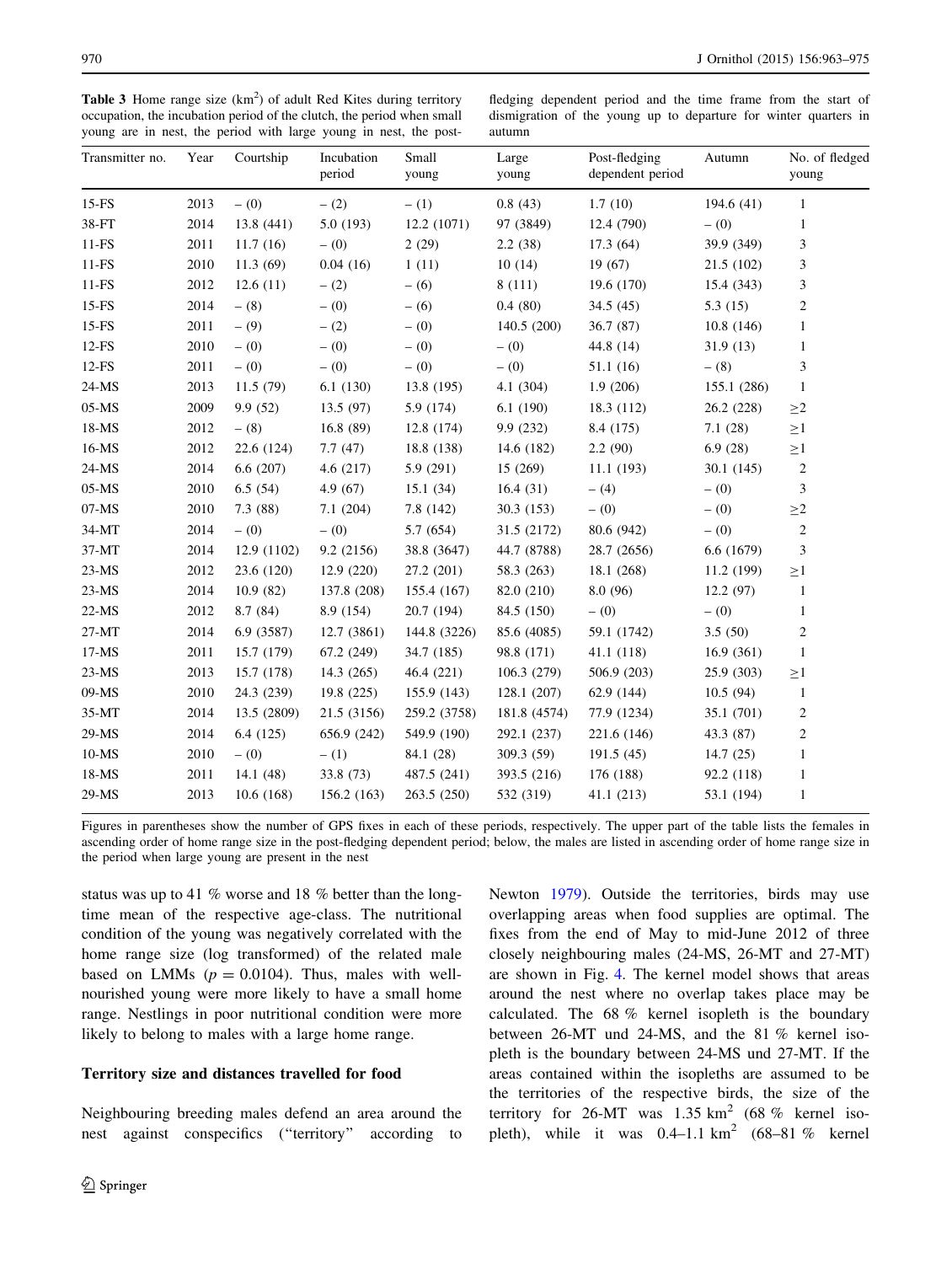<span id="page-8-0"></span>

Fig. 3 Box-Whisker plot of the number of fledglings per successful breeding pair based on the dependence of the home range size. Vertical line in the box refers to median whereas the box contains the data between 25 and 75  $%$  percentiles. Note that the x-axis (home range size in  $km^2$ ) is log-transformed

isopleth) for 24-MS and 1.75  $km^2$  (81 % kernel isopleth) for 227-MT. 24-MS had two different boundary isopleths, because it defended its territory against two neighbours.

Males sometimes travelled long distances from the nest to locate grasslands that had been mowed, due to an increased likelihood of locating prey at these sites. The farthest recorded distance for a male with young was 34.8 km. Figure [5](#page-9-0) shows the percentage share of fixes for males up to a certain distance from the nest during the period when they provide food for the young in the nest. Fixes of less than 100 m from the nest were not taken into account, because the kites did not tend to hunt actively in this area, but usually rested, fed on their prey or fed their young. Figure [5](#page-9-0) presents the mean value from 67,327 fixes of 27 males with 47 successful broods (red curve), in addition to the deviations for a Red Kites with small (green curve) versus large (blue curve) home ranges.

Fig. 4 Fixes of three neighbouring breeding Red Kites in 2012: 26-MT (yellow, 3100 fixes from 26/5 to 14/6, home range = 43 km<sup>2</sup>, four young), 24-MS (red, 305 fixes from 20/5 to 14/6., home range  $= 23$  km<sup>2</sup>, number of young unknown, the brood was later lost) and 27-MT (black, 1753 fixes from 27/5 to 14/6, home range  $size = 38$  km<sup>2</sup>, three young)

# Discussion

# Comparison of home range size findings with earlier studies

Previously published studies already indicate considerable variation in Red Kite home range size; however, the maximum home range values obtained by the present study exceeded those obtained in previous studies. This difference is due to the considerably greater number of birds that were tracked, in addition to the automated methods of data collection when using transmitters with GPS receivers. Whilst a good overview of small home ranges may be achieved using direct observation and VHF telemetry, following the birds over long distances from the nest using these techniques is not feasible due to the large investment

Table 4 Home range size and the number of fledglings—the result for the cumulative logit model

|                   | Estimate | Significance $(p$ -values) | 95 % Confidence interval |             |  |
|-------------------|----------|----------------------------|--------------------------|-------------|--|
|                   |          |                            | Lower limit              | Upper limit |  |
| Intercept         |          |                            |                          |             |  |
| Fledgling $= 1^a$ | 0.0140   | 0.0007                     | 0.0006                   | 0.1362      |  |
| Fledgling $= 2^b$ | 0.1161   | 0.0639                     | 0.0119                   | 1.1326      |  |
| Odds ratio        |          |                            |                          |             |  |
| Area <sup>c</sup> | 0.1134   | 0.0017                     | 0.0291                   | 0.4419      |  |

<sup>a</sup> Odds to achieve two instead of one fledglings

<sup>b</sup> Odds to achieve three instead of two fledglings

<sup>c</sup> Factor due to increase of area for both types of odds (odds ratio)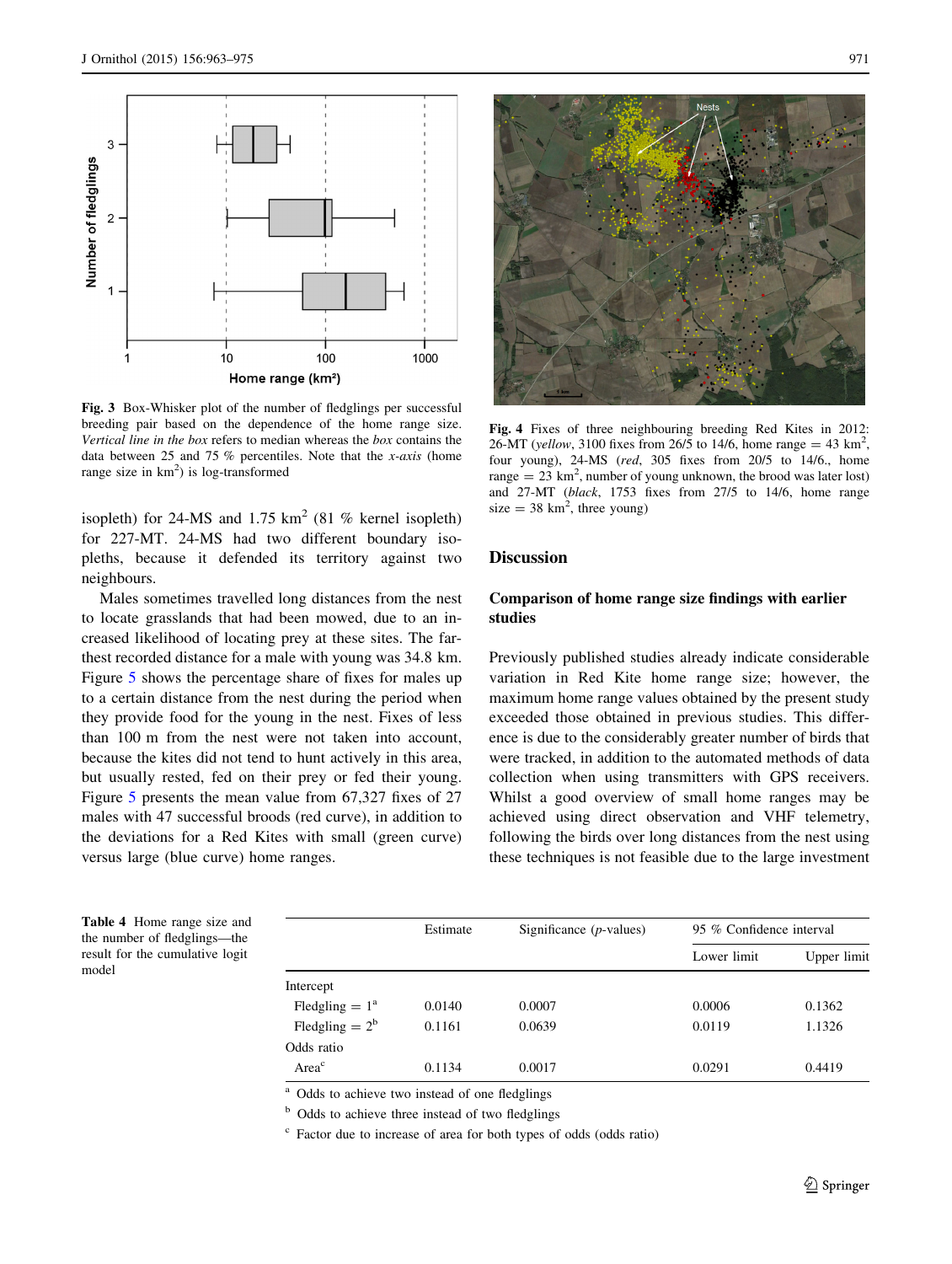<span id="page-9-0"></span>



of time and human resources that would be required. Continuous and comprehensive monitoring of long-distance hunting flights is only possible using remote technology, like GPS. Consequently, existing studies based on observation or VHF do not contain all such flights distant from the nest, leading to the (incorrect) calculation of smaller home ranges.

Porstendörfer ([1994](#page-12-0)) was the first to provide home range sizes of the Red Kite monitored in Southern Lower Saxony in 1992 and 1993. The author recorded a home range of about 10  $km<sup>2</sup>$  by sketching observed hunting flights on a map. The author recorded a home range size of  $7.5 \text{ km}^2$  for a male in a later study (Porstendörfer [1998\)](#page-12-0). Walz ([2001\)](#page-12-0) also calculated home ranges of between 13 and 35  $\text{km}^2$  in Baden-Württemberg by means of observation.

In 1997 and 1998, in the northeastern outland of the Harz Mountains, home ranges of 8.7, 9.9, and 38.4 km<sup>2</sup> were obtained for successfully breeding males, while home ranges of 5.5, 5.6, and 91.6  $km<sup>2</sup>$  were obtained for females (all MCP 95 %) by employing a combination of terrestrial telemetry and observation (Nachtigall et al. [2010](#page-11-0)). Nachtigall and Herold [\(2013](#page-11-0)) conducted similar studies in East Saxony during 2002 and 2003, obtaining home range values of 9.1, 10.0, and 11.1 km<sup>2</sup> (MCP 100 %) for three successfully breeding males in a breeding season.

Mammen et al. [\(2014](#page-11-0)) determined home range sizes of between 2.33 and 54.94  $km^2$  (MCP 95 %) for four successfully breeding males. One of the males was tracked during two different years. Four successful females had home ranges of between  $0.51$  and  $74.42 \text{ km}^2$ . Two of the females were tracked in two consecutive years. VHF telemetry was used, except in one case, when a male was fitted with a GPS tag. A total of 177 fixes were received between 6 June and 31 July 2010, and a home range of 53.19 km<sup>2</sup> (MCP 95 %) was calculated.

# Number of fledglings in relation to home range size, territory occupancy rate, onset of incubation

Kites with very large home ranges had only one fledgling, whereas individuals with more nestlings tended to have medium-sized to small home ranges. This study is the first to report a significant correlation between the number of fledglings per successful nest and home range size for the Red Kite. However, this correlation has also been detected for the Sparrow Hawk (Accipiter nisus) (Newton [1986\)](#page-11-0), the conclusion of which is that lower food resource availability in the habitat leads to larger home ranges and poorer breeding performance. Our results supported this inference. The study by Newton ([1986\)](#page-11-0) involved nine pairs, within which he experimentally gave extra food to one pair. The home range of this pair subsequently declined, and the young grew faster. In contrast, a study of Booted Eagles showed that breeding parameters were density independent (Martínez et al.  $2006$ ).

The occupancy rate of a nesting territory has been recently shown to be a consistent measure of territory quality in a wide range of species, including Black Kites (Milvus migrans) (reviewed by Sergio and Newton [2003;](#page-12-0) Sergio et al. [2007](#page-12-0)). In a 10-year study of Black Kites in the Lake Lugano area of Northern Italy, territory occupancy rate was clearly associated with breeding performance (Sergio and Newton [2003\)](#page-12-0). In the current study on Red Kites, we also confirmed that the number of fledged young is influenced by both home range size (negative correlation) and territorial occupancy rate (positive correlation).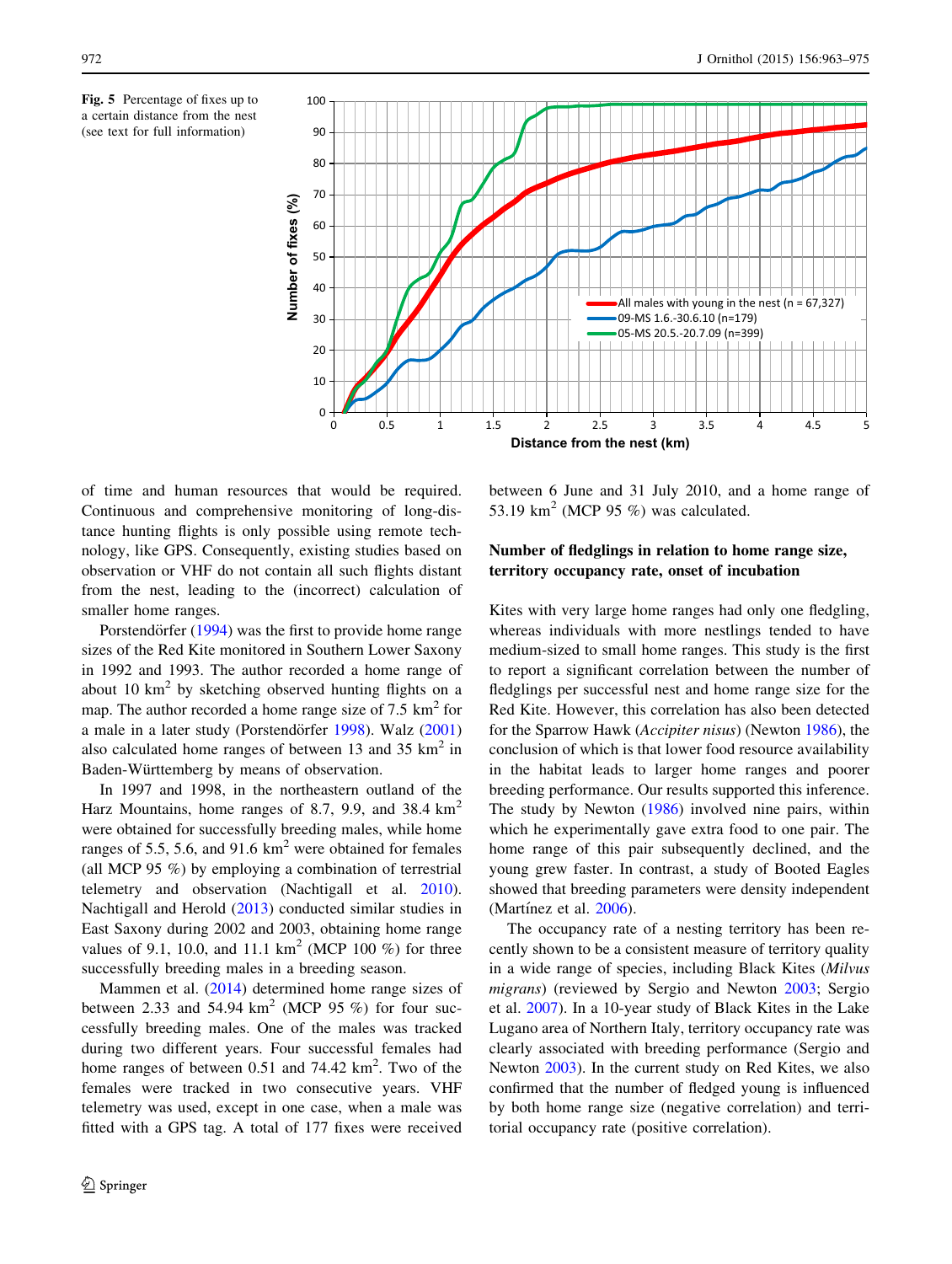The well-known "calendar effect," resulting in more young being produced by earlier breeding birds has also been described for the Red Kite (Schönbrodt and Tauchnitz [1987;](#page-12-0) Pfeiffer [2000](#page-12-0)). It was difficult to confirm this trend for the Red Kites, because only a limited number of individuals were tracked. In our study the proof was tight. Sergio et al. [\(2007](#page-12-0)) demonstrated that the breeding output of both male and female Black Kites declined with later arrival dates.

# Home range size in relation to the onset of incubation and food availability

The occupancy rate of Black Kite territories in Northern Italy was non-random. Some territories were preferred, while others were avoided. On return from migration, males and females settled earlier on high-occupancy territories (Sergio and Newton [2003](#page-12-0)). In the current study, we did not investigate spring arrival in detail. However, we were able to infer the start of incubation of the first egg could be calculated from the age of young birds in 30 successful broods by 21 different males. This parameter is comparable to spring arrival, and we were able to demonstrate that home range size is correlated with the onset of incubation.

An important reason for the observed fluctuation in Red Kite home range size are differences in food availability. We demonstrated this phenomenon through the correlation between home range size and the nutritional condition of the young. If an adequate source of food is located close to the nest and is available throughout the complete breeding season (such as fish-rich reservoirs with richly-structured surroundings, commercial fish ponds or composting plants), the home range tends to remain small, according to our own field observations. It expands only slightly when grasslands were mowed or when cereal crops were harvested towards the end of the nestling period, as these activities increase the likelihood of locating prey at more distant locations from the nest. If such special habitat structures with high concentrations of animal prey are not available, the Red Kite must frequent a broader range of sites to obtain food. Yet, a shortage of food cannot always be compensated for by hunting flights at greater distances from the nest. For birds with very large home ranges, the biomass per time unit brought to the nest was clearly no longer sufficient to feed several young (Fig. [3\)](#page-8-0). All seven Red Kite males in this study that managed to rear three (six cases) and four (one case) young had home ranges of less than 50  $km^2$  during the nestling phase.

In addition, individual hunting skills and specialisation in certain types of prey are expected to influence the breeding success of individuals.

#### Age and home range size

The study on Sparrow Hawks shows that older, more experienced individuals occupy the best-quality sites, whereas younger individuals occupy low-quality sites (Newton [1986](#page-11-0), [1998\)](#page-11-0). This difference generates different breeding performances. Age has also been shown to cause significant differences in breeding performance in Peregrine Falcons (Zabala and Zuberogoitia [2014](#page-12-0)). An ongoing study on the Lesser Spotted Eagle (Aquila pomarina), which is slightly larger than the Red Kite, showed that the home ranges of old breeders range from very small to very large. In this study of two adult Lesser Spotted Eagle males of 20 and 24 years showed that the 20 year old bird had a very large home range (128 km<sup>2</sup> 90 % Kernel, 206 km<sup>2</sup> MCP 95 %), whereas that of the 24 year old bird was very small (3.5 km<sup>2</sup> 90 % Kernel, 3.2 km<sup>2</sup> MCP 95 %) (Meyburg et al. unpubl.). This correlation was not evident in the current study, in which we tracked 12 successfully breeding Red Kites with known age.

#### Comparison of home range sizes with other species

Independent of the method selected to calculate the home range size of Red Kites, comparisons among different individuals, the same individual in different years, and in different parts of a reproduction phase demonstrate that area size was highly variable. This phenomenon has also been demonstrated for the Sparrow Hawk. Newton ([1998\)](#page-11-0) observed great variation in home range size of individual birds in a 200 km<sup>2</sup> study area over a 10-year period. He also documented unequal production among the territories of individuals.

To date, there is only one published GPS telemetry study on the home range size of the very closely related Black Kite (Meyburg & Meyburg [2009\)](#page-11-0). This study obtained the home range of an adult male Black Kite in Brandenburg, north of Berlin (Germany), during the complete 2008 breeding period and associated breeding success. The home range covered a  $60.9 \text{ km}^2$  area (MCP) 95 %), based on 821 GPS fixes. Using the Kernel method, a home range of 121.24  $km^2$  (95 % Kernel) was calculated. The bird was located at distances of up to 20.7 km from its nest. The size of the home range differed greatly across months.

Similar results were also obtained for Lesser Spotted Eagles fitted with GPS transmitters in northern Germany (Meyburg et al. [2006;](#page-11-0) Langgemach and Meyburg [2011](#page-11-0)). This species is of similar size to Red Kites, and has comparable feeding territory demands. The territories of four males tracked by GPS transmitters in a single breeding season were at least 32.78, 34.14, 46.4, and 54.39  $\text{km}^2$ ,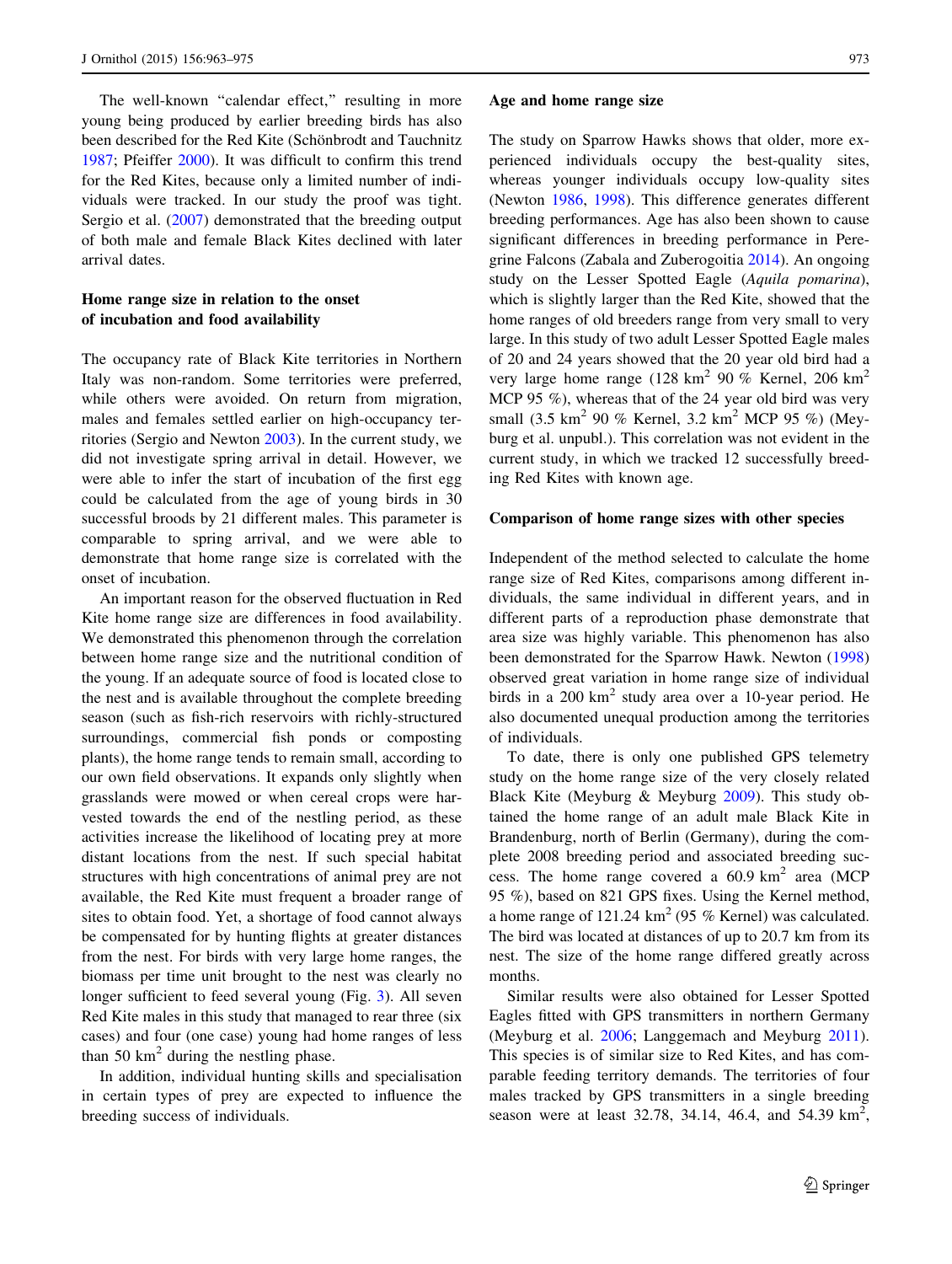<span id="page-11-0"></span>respectively. A fifth male was studied over 2 years, and had home ranges of 93.78 and 172.29  $km^2$  in 2005 and 2006, respectively. The mean of all six activity areas (i.e. the four territories of the first four males and the two territories of the fifth male) was  $72.29 \text{ km}^2$  (MCP 100 %) (Meyburg et al. 2006). The home range size of these males during the breeding period was not constant, but appeared to depend on the phase of the reproduction cycle and prey availability. Thus, the number of fledged young is influenced by both home range size (negative correlation) and the territorial occupancy rate (positive correlation).

In conclusion, home rage size serves as a reliable indicator of Red Kite habitat quality. For this species, home range size is dependent on food availability, and is strongly correlated with breeding success. Few published raptor studies have linked home range size to breeding success. Specifically, the scarcer the food supply is in the habitat, the larger the home range, and the poorer the breeding performance of Red Kites. The same results were obtained for the Sparrow Hawk, thus this correlation may also be true for other species. The assessment of the habitat quality in an indicator species, such as the Red Kite, provides key conservation information at the wider ecosystem level, bridging the gap between single species and ecosystem conservation. Successful conservation should maintain or improve high quality sites, rather than focusing on poor sites, leading to the deterioration of key areas. The analysis of space use patterns of large bird species using GPS telemetry presents a new challenge in science and nature conservation. Unsuitable methodology might provide wrong negative results, which must be avoided.

Acknowledgments This study took place in the framework of a project of the World Working Group on Birds of Prey (WWGBP) and was essentially funded by the Thuringia State Ministry for Agriculture, Forestry, Environment, and Nature Protection, as well as by the European Agricultural Fund for Rural Development (EAFRD) on the basis of the Förderinitiative ländliche Entwicklung in Thüringen (FILET), in particular the Förderung von Maßnahmen zur Entwicklung von Natur und Landschaft (ENL). The permits for the capture of the birds and their fitting with transmitters were issued by the Thuringia State Ministry for Agriculture, Forestry, Environment and Nature Protection. For their assistance in respect of the satellite transmitters we wish to thank Dr. P. Howey (Microwave Telemetry, Inc.), Dr. Th. Keller (ACOMED Statistik, Leipzig, Germany), for supporting the statistical evaluations and D. Conlin and Dr. G. Schofield (Write Science Right) for linguistic help and useful comments. We also thank Prof. Ian Newton and two anonymous referees for comments on previous drafts of the article.

Open Access This article is distributed under the terms of the Creative Commons Attribution 4.0 International License (http:// creativecommons.org/licenses/by/4.0/), which permits unrestricted use, distribution, and reproduction in any medium, provided you give appropriate credit to the original author(s) and the source, provide a link to the Creative Commons license, and indicate if changes were made.

### References

- Aebischer A (2009) Der Rotmilan: ein faszinierender Greifvogel. Haupt, Bern Stuttgart Wien
- Burt WH (1943) Territoriality and home range concepts as applied to mammals. J Mammal 24:346–352
- George K (1995) Neue Bedingungen für die Vogelwelt der Agrarlandschaft in Ostdeutschland nach der Wiedervereinigung. Ornithol Jahresber Mus Heine 13:1–25
- Hovey FW (1999) Home Ranger version 1.5. Downloaded from [http://nhsbig.inhs.uiuc.edu/wes/home\\_range.html](http://nhsbig.inhs.uiuc.edu/wes/home_range.html). Accessed 6 July 2014
- Kenward RE, Walls SS, South AB, Casey NM (2008) Ranges 8: For the analysis of tracking and location data. Online manual. Antrack Ltd., Wareham
- Langgemach T, Meyburg B-U (2011) Funktionsraumanalysen ein Zauberwort der Landschaftsplanung mit Auswirkungen auf den Schutz von Schreiadlern (Aquila pomarina) und anderen Großvögeln. Ber Vogelschutz 47(48):167-181
- Mammen U, Stubbe M (1995) Alterseinschätzung und Brutbeginn des Rotmilans (Milvus milvus). Vogel u Umw 8:91–98
- Mammen K, Mammen U, Resetaritz A, (2014) Rotmilan. In: Hötker H, Krone O, Nehls G (eds) Greifvögel und Windkraftanlagen: Problemanalyse und Lösungsvorschläge. Schlussbericht für das Bundesministerium für Umwelt, Naturschutz und Reaktorsicherheit. Michael-Otto-Institut im NABU, Leibniz-Institut für Zoound Wildtierforschung, BioConsult SH, Bergenhusen, Berlin, Husum. [https://bergenhusen.nabu.de/imperia/md/nabu/images/](https://bergenhusen.nabu.de/imperia/md/nabu/images/nabu/einrichtungen/bergenhusen/projekte/bmugreif/endbericht_greifvogelprojekt.pdf) [nabu/einrichtungen/bergenhusen/projekte/bmugreif/endbericht\\_](https://bergenhusen.nabu.de/imperia/md/nabu/images/nabu/einrichtungen/bergenhusen/projekte/bmugreif/endbericht_greifvogelprojekt.pdf) [greifvogelprojekt.pdf](https://bergenhusen.nabu.de/imperia/md/nabu/images/nabu/einrichtungen/bergenhusen/projekte/bmugreif/endbericht_greifvogelprojekt.pdf) and [https://bergenhusen.nabu.de/imperia/](https://bergenhusen.nabu.de/imperia/md/nabu/images/nabu/einrichtungen/bergenhusen/projekte/bmugreif/endbericht_greifvogelprojekt_anhang.pdf) [md/nabu/images/nabu/einrichtungen/bergenhusen/projekte/bmu](https://bergenhusen.nabu.de/imperia/md/nabu/images/nabu/einrichtungen/bergenhusen/projekte/bmugreif/endbericht_greifvogelprojekt_anhang.pdf) [greif/endbericht\\_greifvogelprojekt\\_anhang.pdf.](https://bergenhusen.nabu.de/imperia/md/nabu/images/nabu/einrichtungen/bergenhusen/projekte/bmugreif/endbericht_greifvogelprojekt_anhang.pdf) Accessed 22 Mar 2015
- Martínez JE, Pagán I, Calvo JF (2006) Interannual variations of reproductive parameters in a booted eagle (Hieraaetus pennatus) population: the influence of density and laying date. J Ornithol 147:612–617
- Meyburg B-U, Fuller MR (2007) Satellite tracking. In: Bird DM, Bildstein KL (eds) Raptor research and management techniques. Hancock House Publishers, Surrey, pp 242–248
- Meyburg B-U, Meyburg C (2009) GPS-Satelliten-Telemetrie bei einem adulten Schwarzmilan (Milvus migrans): Aufenthaltsraum während der Brutzeit, Zug und Überwinterung. In: Stubbe M, Mammen U (eds) Populationsökologie von Greifvogel- und Eulenarten 6. Halle/Saale, pp 243–284
- Meyburg B-U, Meyburg C (2013) Telemetrie in der Greifvogelforschung. In: Falkenorden D (ed) Greifvögel und Falknerei 2013. Neumann-Neudamm, Melsungen, pp 26–60
- Meyburg B-U, Meyburg C, Matthes J, Matthes H (2006) GPS-Satelliten-Telemetrie beim Schreiadler Aquila pomarina: Aktionsraum und Territorialverhalten im Brutgebiet. Vogelwelt 127:12–144
- Nachtigall W, Herold S (2013) Der Rotmilan (Milvus milvus) in Sachsen und Südbrandenburg. Jahresber Monitoring Greifvögel Eulen Europas 5. Sonderband:1–104
- Nachtigall W, Stubbe M, Herrmann S (2010) Aktionsraum und Habitatnutzung des Rotmilans (Milvus milvus) während der Brutzeit—eine telemetrische Studie im Nordharzvorland. Vogel und Umw 18:25–61
- Newton I (1979) Population Ecology of Raptors. Poyser, Berkhamsted
- Newton I (1986) The Sparrowhawk. Poyser, Calton
- Newton I (1998) The role of individual birds and the individual territory in the population biology of Sparrowhawks Accipiter